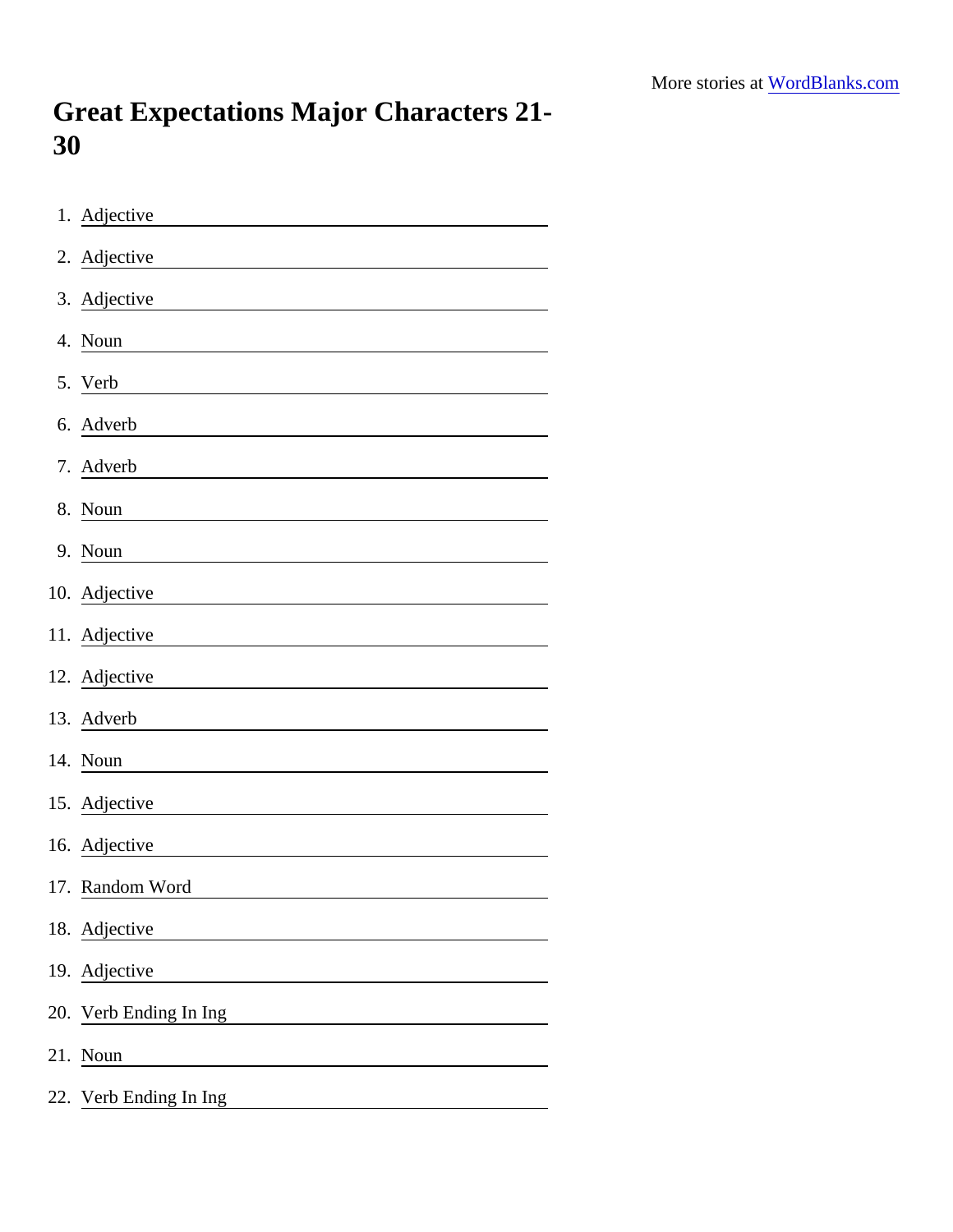| 23. Noun               |
|------------------------|
| 24. Adjective          |
| 25. Past Tense Verb    |
| 26. Past Tense Verb    |
| 27. Present Tense Verb |
| 28. Adverb             |
| 29. Adjective          |
| 30. Adjective          |
| 31. Occupation         |
| 32. Place              |
| 33. Plural Noun        |
| 34. Past Tense Verb    |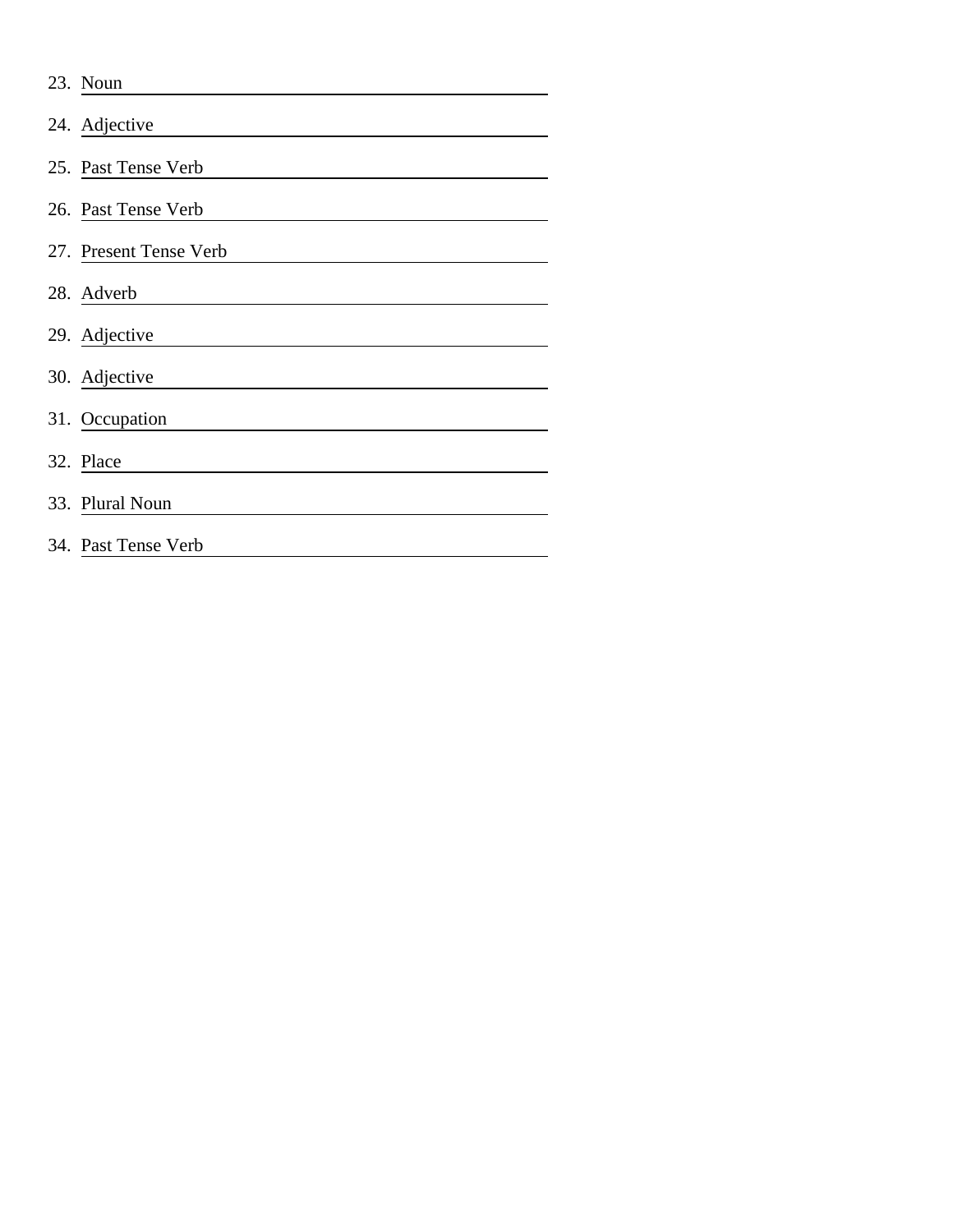## **Great Expectations Major Characters 21-30**

| Pip is <u>Adjective Adjective</u> and somewhat Adjective at heart, and he tends to expect more                                                     |  |  |  |
|----------------------------------------------------------------------------------------------------------------------------------------------------|--|--|--|
| for himself than is reasonable. Pip also has a powerful $\frac{\text{Noun}}{\text{Noun}}$ and he deeply wants to $\frac{\text{Verb}}{\text{Norb}}$ |  |  |  |
| himself, both Adverb and Adverb .                                                                                                                  |  |  |  |
|                                                                                                                                                    |  |  |  |
|                                                                                                                                                    |  |  |  |
| Estella is Pip's unattainable some throughout the novel. He loves her passionately, but, though she                                                |  |  |  |
| sometimes seems to consider him a Noun She is usually Adjective Adjective and                                                                      |  |  |  |
|                                                                                                                                                    |  |  |  |
|                                                                                                                                                    |  |  |  |
|                                                                                                                                                    |  |  |  |
|                                                                                                                                                    |  |  |  |
| Miss Havisham is the <u>Adjective Adjective</u> Adjective old woman who lives in a manor called                                                    |  |  |  |
|                                                                                                                                                    |  |  |  |
| Verbending in ing a cound her house in a faded Noun keeping a Verbending in ing feast on her                                                       |  |  |  |
| table, and surrounding herself with <u>soun</u> .                                                                                                  |  |  |  |
|                                                                                                                                                    |  |  |  |
|                                                                                                                                                    |  |  |  |

Joe's quiet goodness makes him one of the few Adjective characters in Great Expectations. Although he